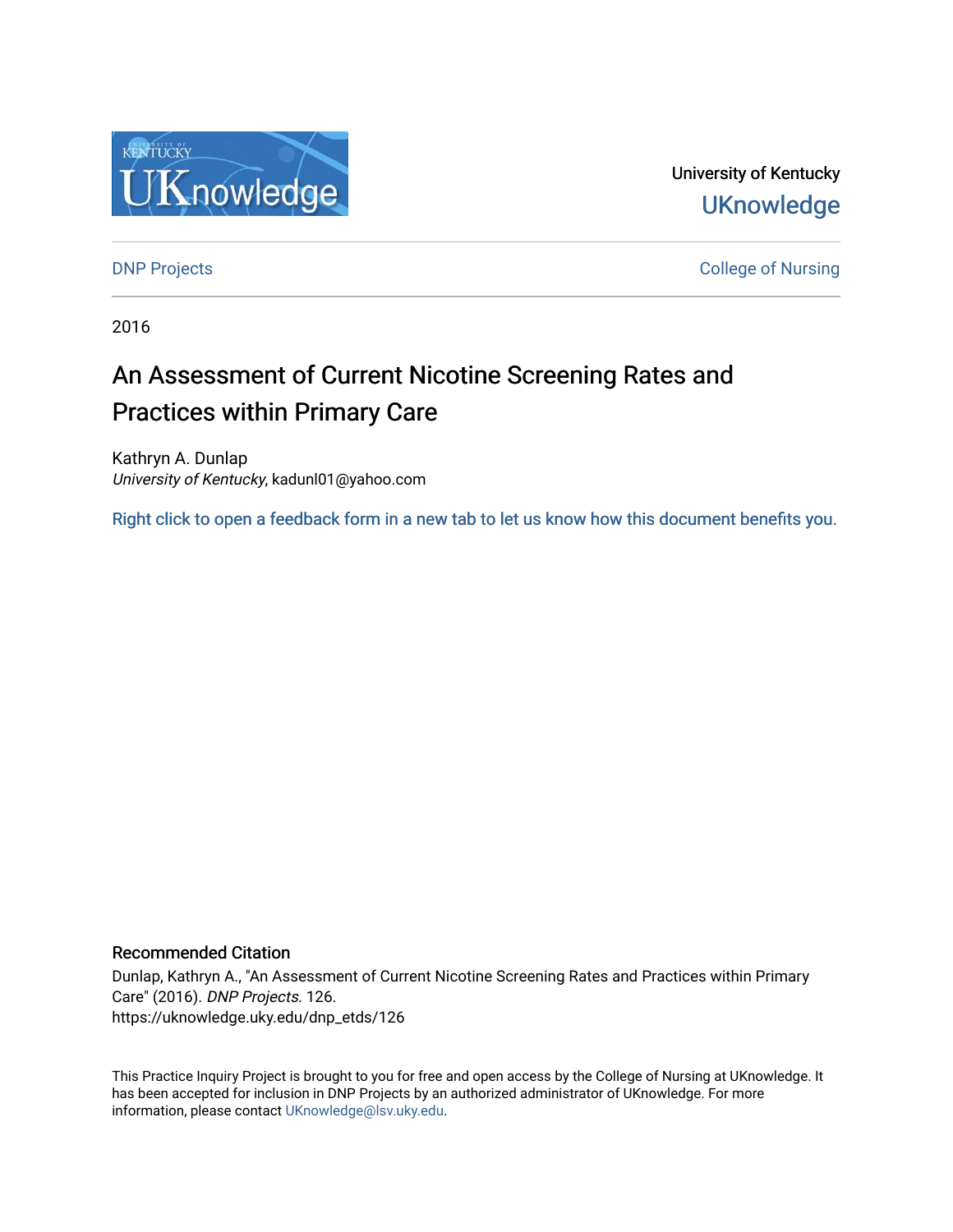# Running Head: CURRENT NICOTINE SCREENING RATES IN PRIMARY CARE

DNP Final Project

An Assessment of Current Nicotine Screening Rates and Practices within Primary Care

Kathryn A. Dunlap

University of Kentucky

College of Nursing

Fall 2016

Sharon E. Lock PhD, APRN, FNAP, FAANP- Committee Chair/ Faculty Advisor

Chizimuzo Okoli PhD, MPH, MSN, RN- Clinical Mentor

Lewis Perkins DNP, APRN, GNP-BC, NEA-BC- Committee Member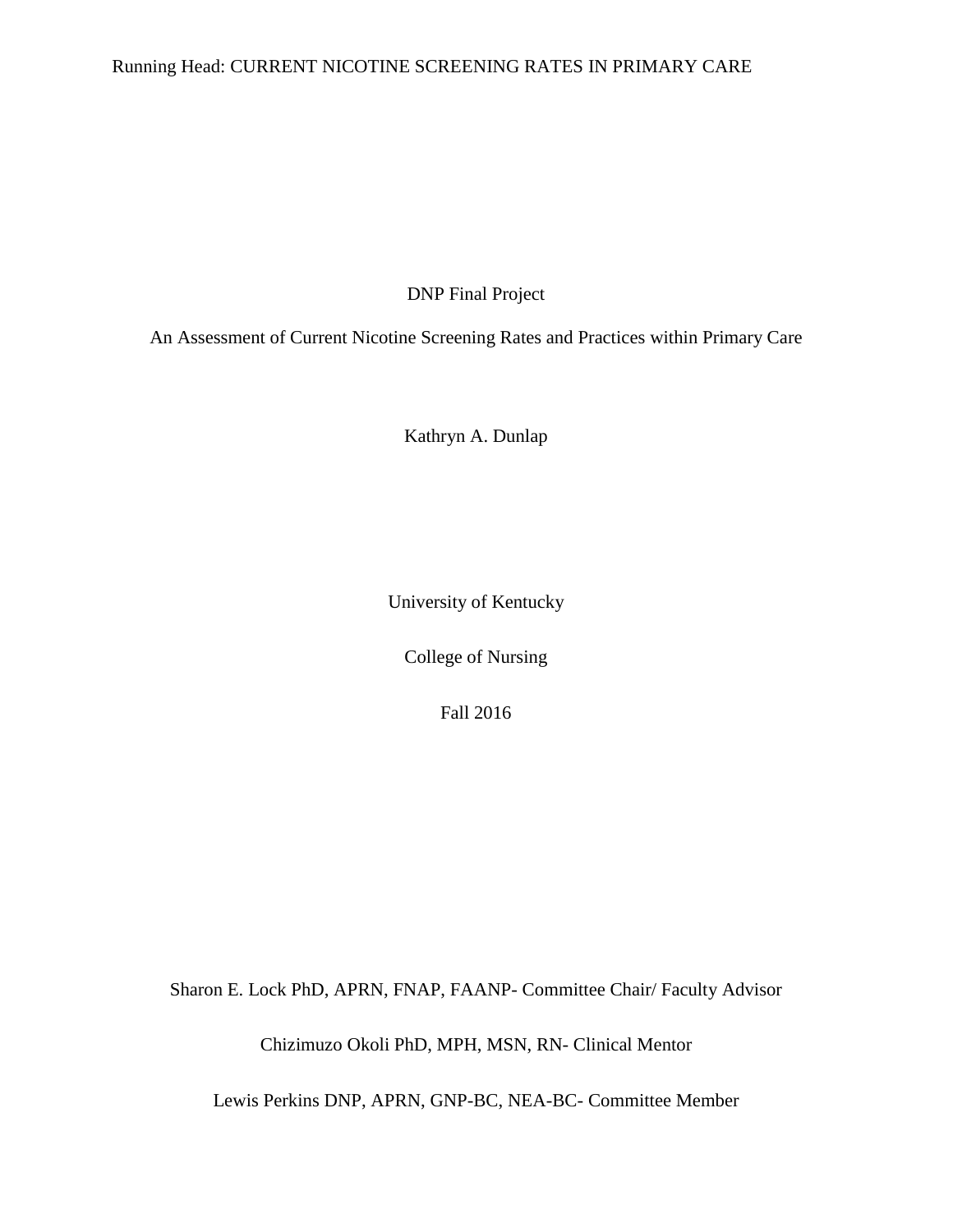### Dedication

I dedicate this manuscript to my family and friends who have encouraged me throughout this journey. A special thank you to my mother, Laurel Dunlap, and my sister, Cindy Baniago, who have been instrumental in helping me to complete my undergraduate studies. Finally thank you to my fiancé Jordan LaDuke for all of his support throughout the completion of my doctorate.

In remembrance of my grandparents Virgil and Alma Plummer.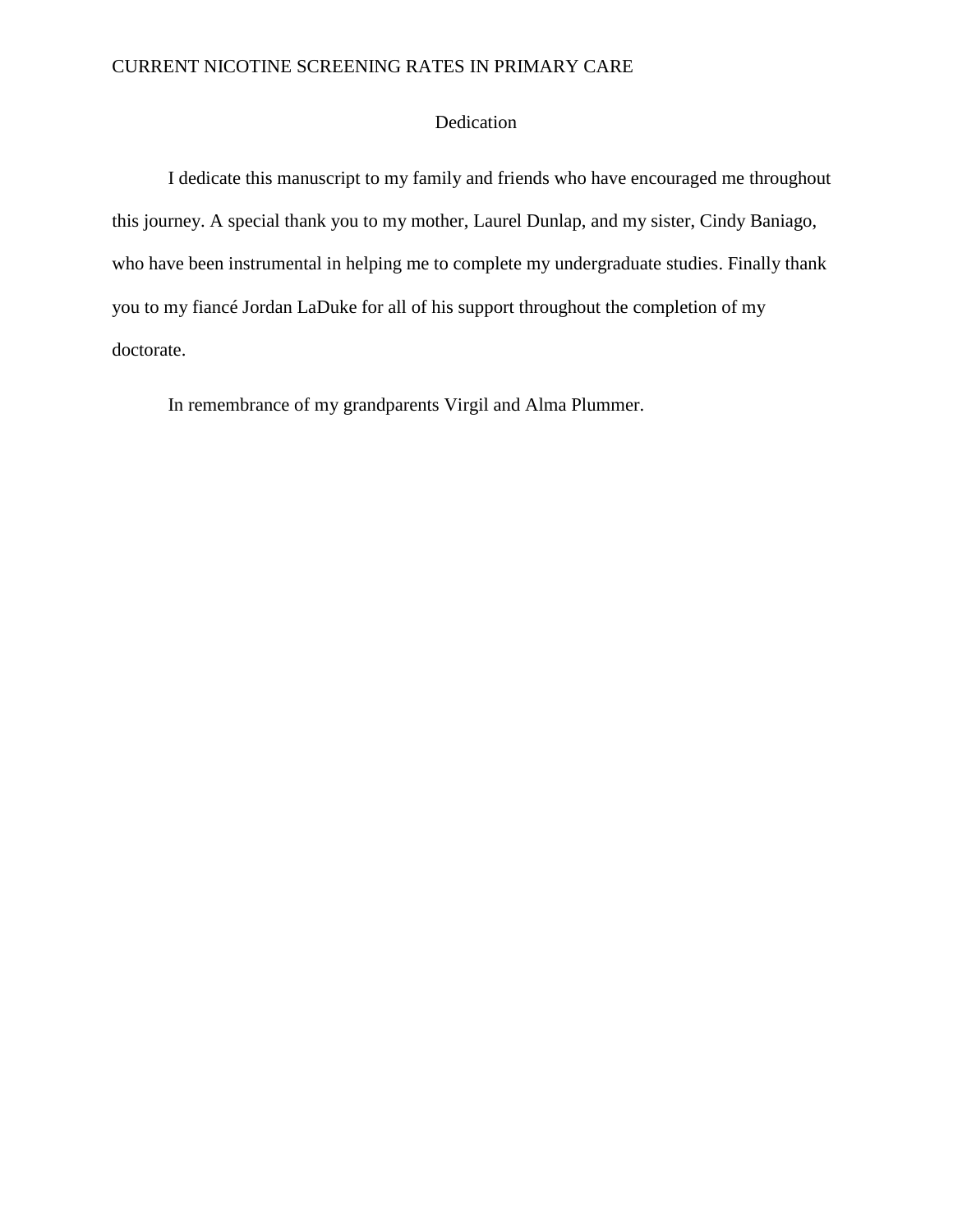### Acknowledgements

To my committee members, Dr. Sharon Lock, Dr. Chizimuzo Okoli and Dr. Lewis Perkins, I would like to express my thanks for all of your assistance throughout my project. I would like to thank Dr. Amanda Wiggins for her assistance with the statistical analysis. In addition, I would like to thank anyone I have had the pleasure of working with throughout my doctoral journey.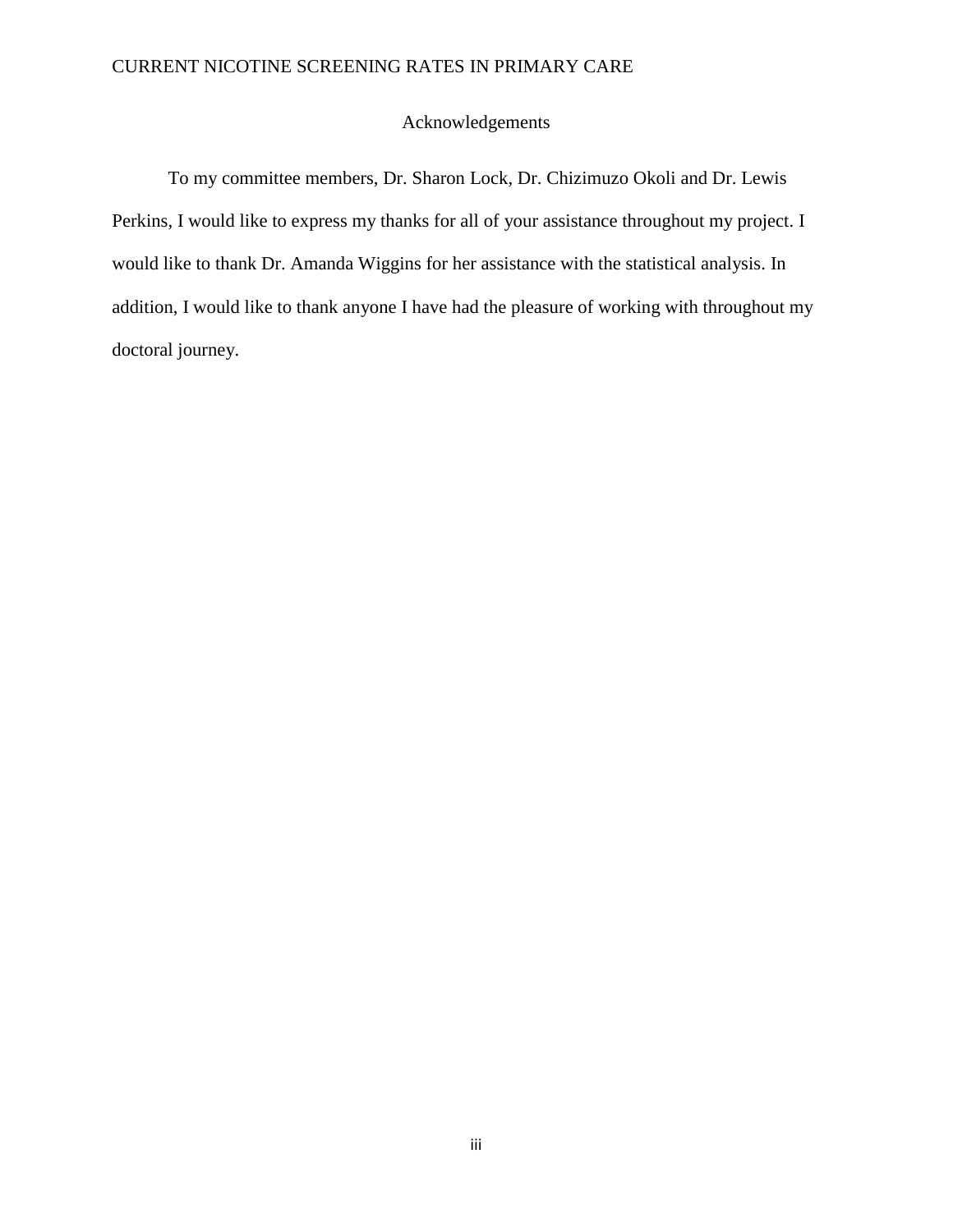# Table of Contents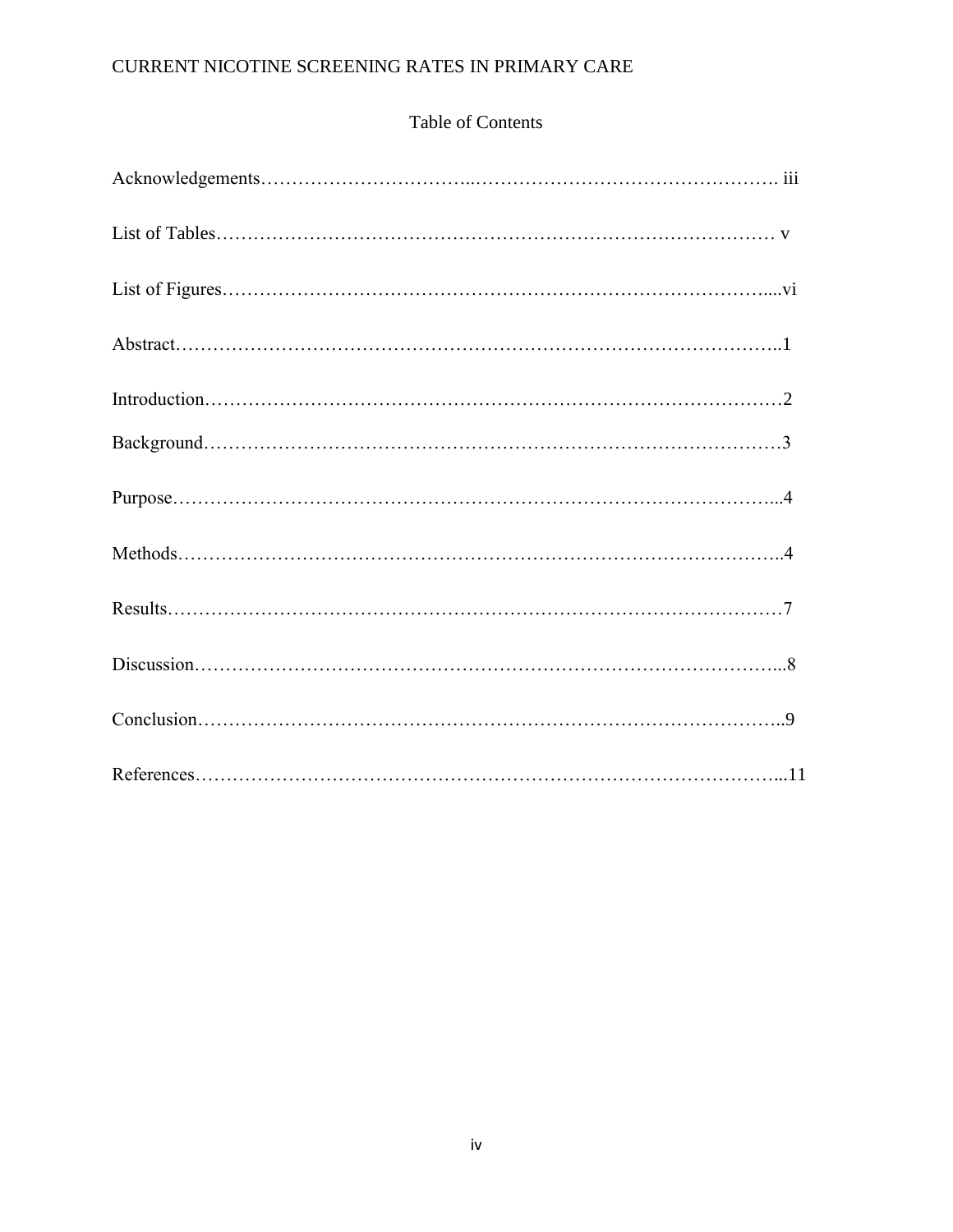# List of Tables

| Table 2. Summary of screening and intervention recommendation rates recorded at visit of |  |
|------------------------------------------------------------------------------------------|--|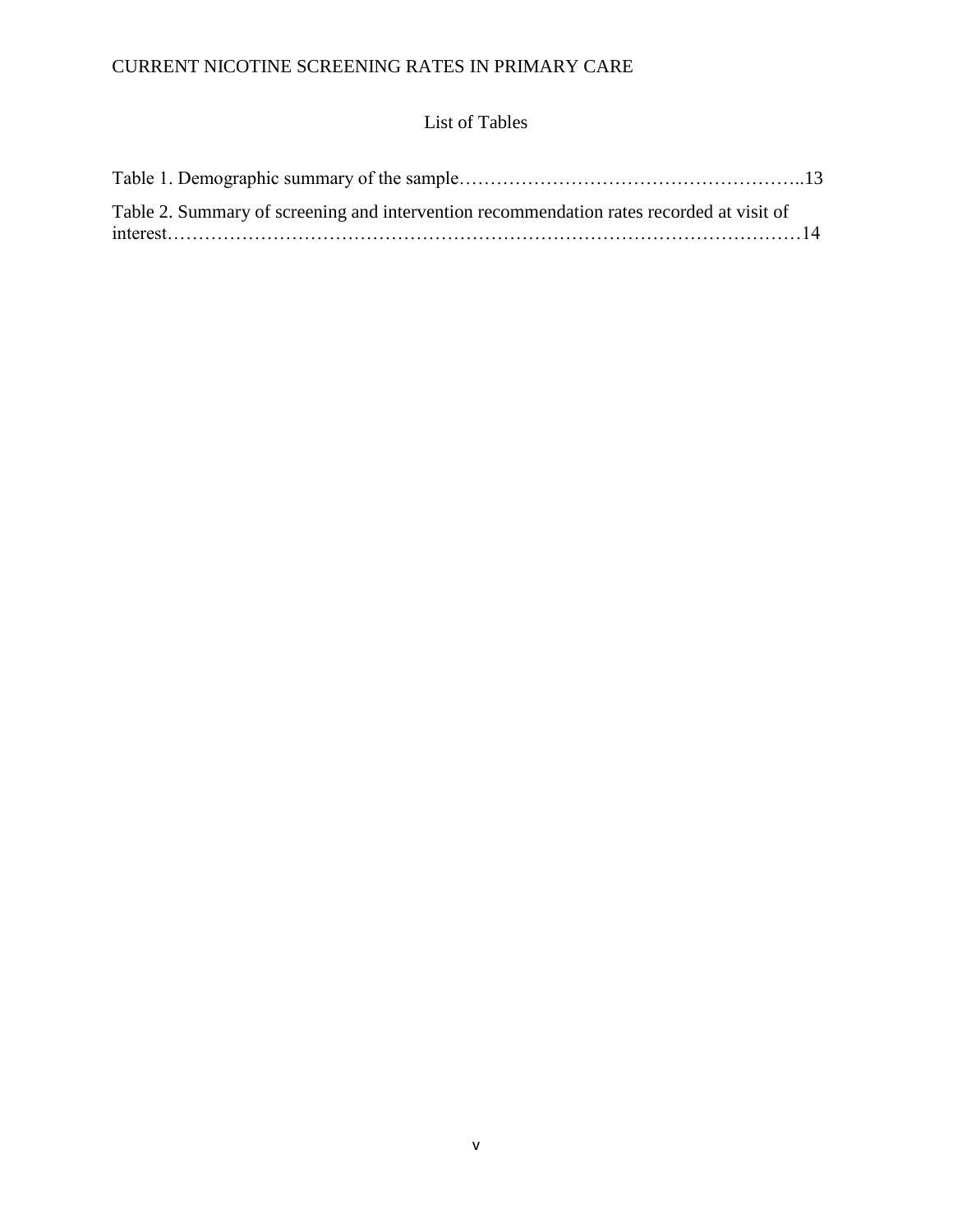# List of Figures

|  |  | Figure 1. Percentage screened for nicotine according to smoking status15 |
|--|--|--------------------------------------------------------------------------|
|  |  |                                                                          |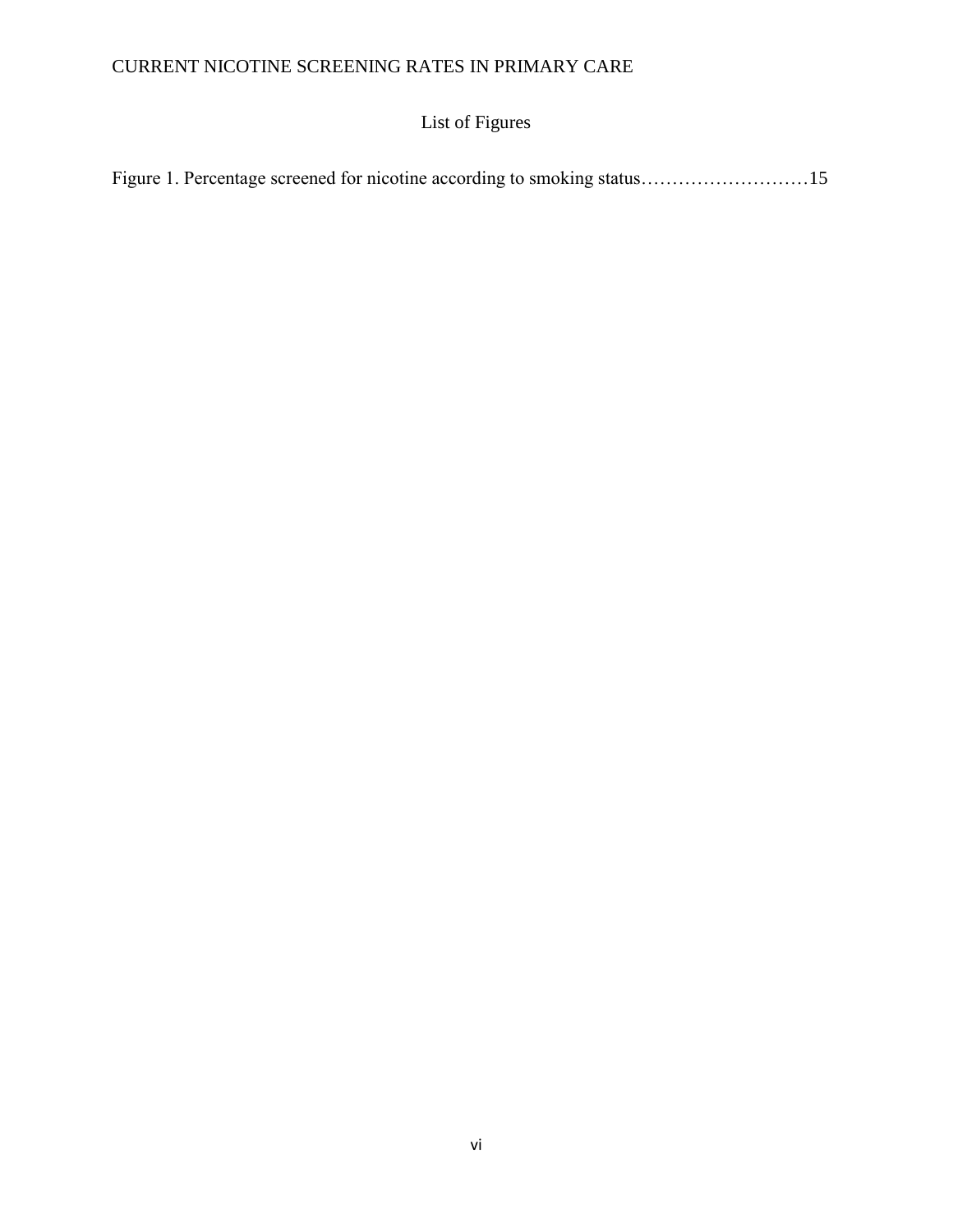#### Abstract

Purpose: The purpose of this project was to explore the current practices related to nicotine screening in the primary care setting within the Norton Healthcare System. The objectives were to assess: 1) the current compliance rate for nicotine screening and documentation per visit for patients who are seen in a primary care office, and 2) documentation of tobacco cessation counseling and pharmacologic management for patients seen in a primary care office. Methods: A retrospective chart review was conducted to assess the current compliance rate for nicotine screening and documentation per visit for patients who are seen in a primary care office. A random sample of 200 medical records from both male and female patients age 18 and older who were seen from January 1, 2014 to December 31, 2015 were reviewed. Data was compiled and analyzed using SPSS.

Results: The project results showed that the overall rate of nicotine screening was 35%. Only 12.7% of those screened for nicotine use who identified as current nicotine users were offered an intervention such as cessation counseling or pharmacological management. Provider screening rates did not vary based upon demographic data.

Conclusions: This project highlights the disparity between national goals for nicotine screening and current nicotine screening rates within primary care. The research also emphasizes possible barriers to provider screening. This project demonstrates a need for not only better nicotine screening practices, but better provider documentation compliance within primary care. Patients should be screened for nicotine use at every patient encounter despite previous nicotine screening status in order to optimize healthcare outcomes and practices.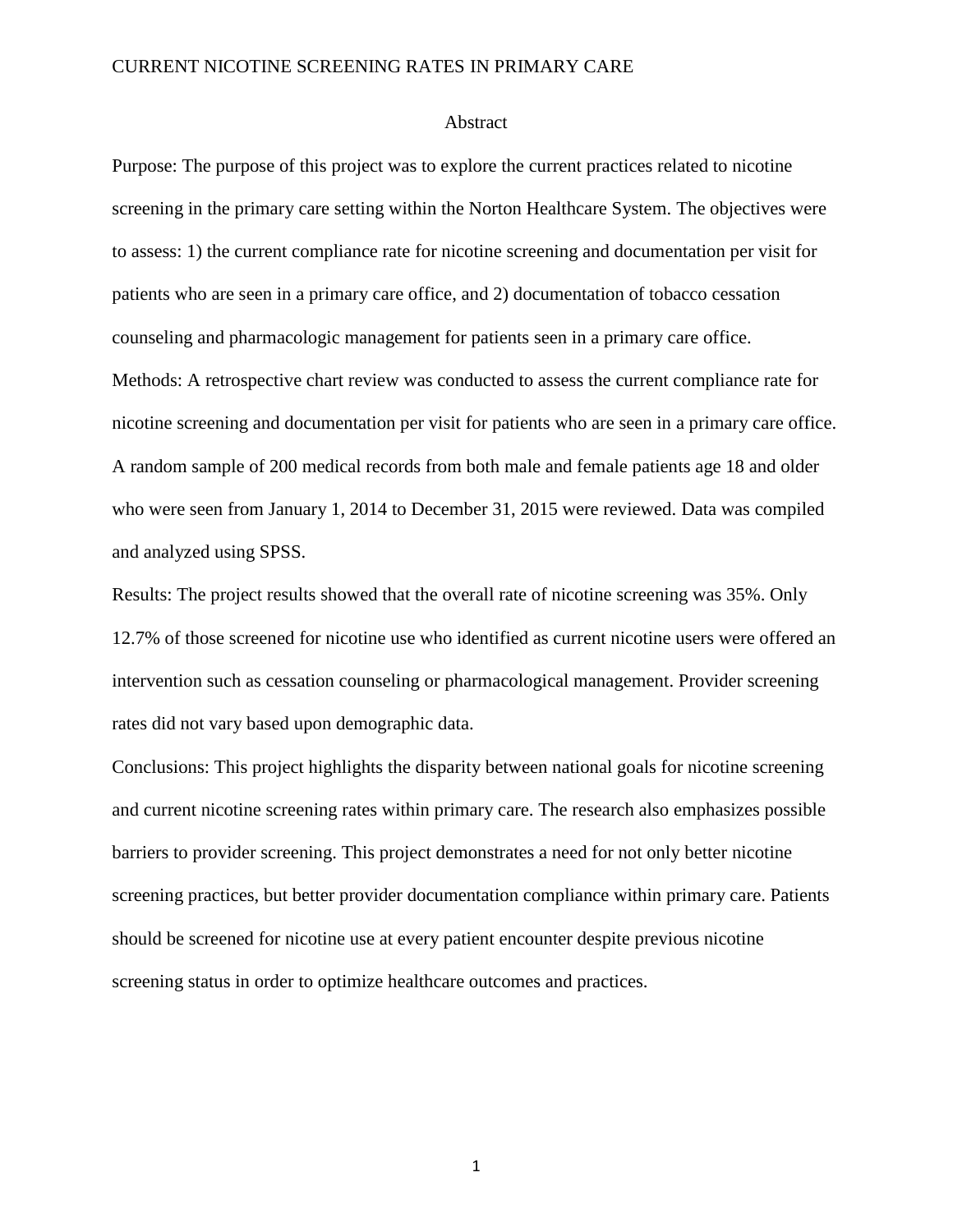### **Introduction**

Tobacco dependence is the leading preventable cause of increased morbidity and mortality in the United States, accounting for approximately 443,000 preventable deaths each year and 193 billion annually in healthcare costs (U.S. Dept. of Health and Human Services [DHHS], 2014). Adults 18 years of age and older account for the largest portion of those affected (DHHS, 2014). In 2011, 29.0% percent of adults in Kentucky smoked compared to a national average of 21.2% (Centers for Disease Control and Prevention [CDC], 2014). Treating tobacco dependence in the United States is a healthcare issue that requires immediate and sustained improvement. The adverse consequences of tobacco usage are not limited to those who smoke themselves. Secondhand smoke has significant consequences for those exposed. Since 1964, 2.5 million deaths have been attributed to secondhand smoke exposure (DHHS, 2014).

The implications of this information serve to show that screening for tobacco use and providing cessation information and assistance for tobacco users should be a priority issue for our healthcare system at all levels, especially at a primary care level. Focusing on decreasing tobacco use is a healthcare issue that requires immediate and sustained improvement. Norton Healthcare has designated nicotine screening as a target for improvement system wide.

The purpose of this project is to expose the need for increased screening efforts and increased initiation of smoking cessation interventions. By attaining these goals, healthcare outcomes have the potential for improvement. This project explored the nicotine screening process within a primary care office.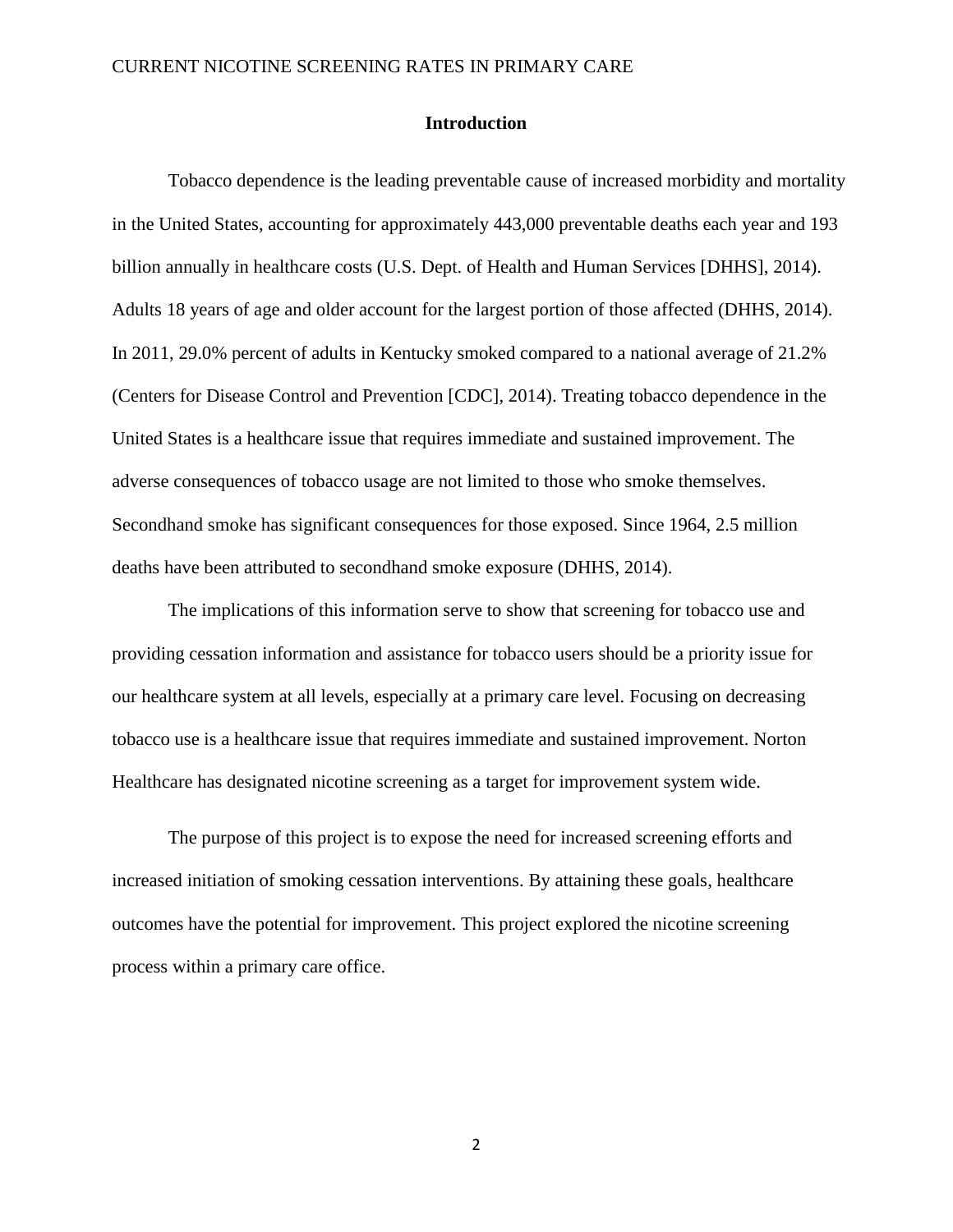#### **Background**

Approximately 70 chemicals and toxins in tobacco smoke are potentially carcinogenic (CDC, 2014). Secondhand smoke exposure is also detrimental to children, adolescents and young adults who are exposed. Data from the Centers for Disease Control and Prevention shows that 2 out of 5 young children, 3-11 years of age, are exposed to second hand smoke on a regular basis (CDC, 2014). Secondhand smoke exposure accounts for many health problems in young children, including an increased risk for sudden infant death syndrome (SIDS), ear infections, worsening asthma, and respiratory infections. Adults who come into contact with secondhand smoke are at increased risk for cardiovascular disease, stroke and many forms of cancer at rates similar to those of people who smoke themselves. Even brief encounters with secondhand smoke exposure are shown to affect non-smokers health risks (CDC, 2014).

Racial and socioeconomic disparities remain for those who are exposed. Estimates between 2007 and 2008, indicate that approximately 88 million nonsmoking Americans were exposed to secondhand smoke (CDC, 2014). Tobacco dependence and exposure to secondhand smoke greatly increase a person's risk for mortality, as well as the financial burden of their healthcare costs (CDC, 2014). Disability and lost productivity play a large role in the cost associated with smoking as well. The number of people who are unable to provide care to self or dependents because of advanced disease attributed to tobacco usage are on the rise.

The implications of this information serve to show that consistent nicotine screening and familiarity with current tobacco use and dependence guidelines should be a priority issue for our healthcare system at all levels, especially primary care (CDC, 2014). Despite the incredible amount of knowledge in regards to tobacco screening and treatment and its impact on improved patient outcomes we continue to fall short in this area. National guidelines place the goal for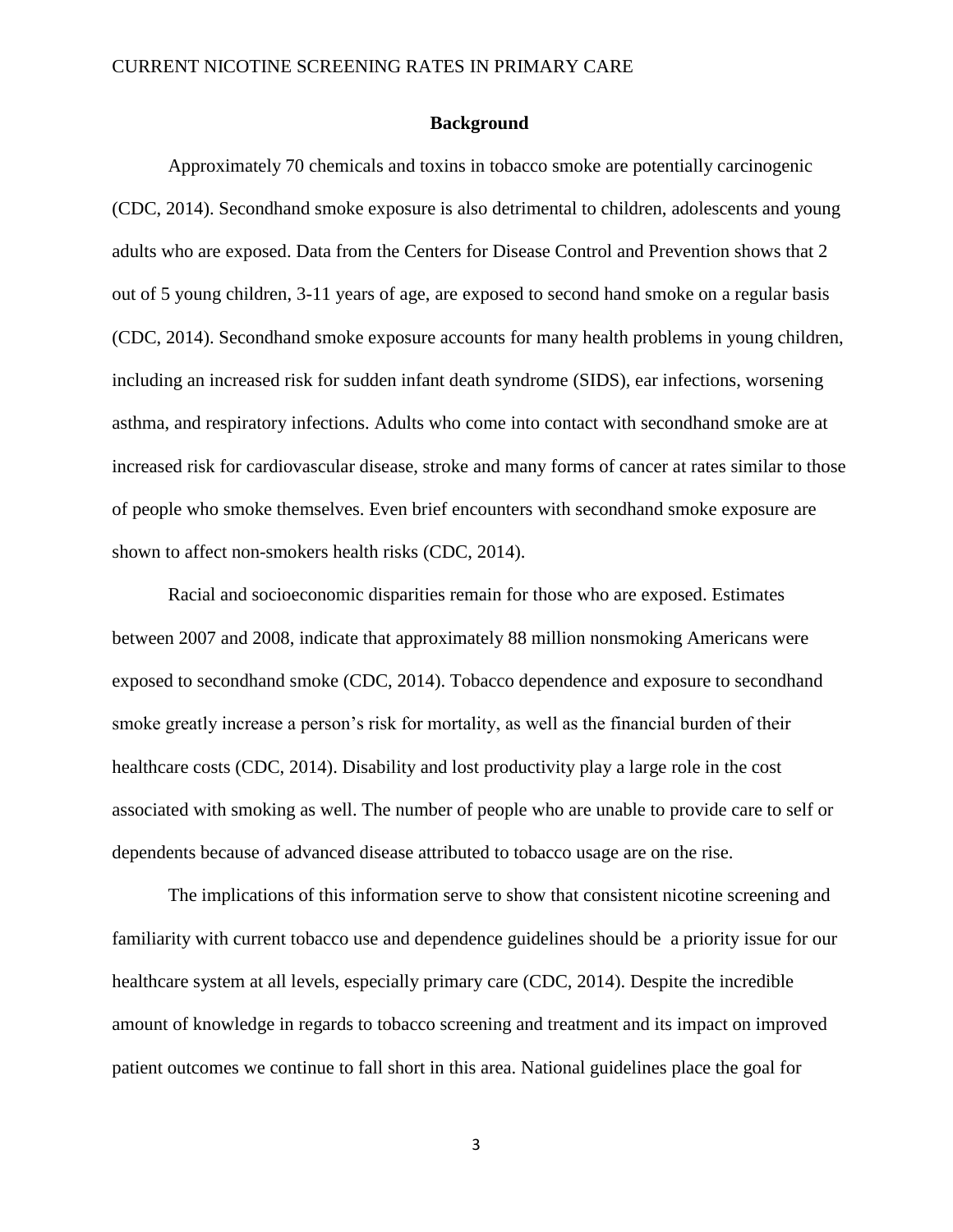tobacco screening in office based ambulatory care settings at 68.6% (Office of Disease Prevention and Health Promotion [ODPHP], 2016).

According to, *Tobacco use assessment and counseling practices among Alabama primary care physicians* (Crawford et al., 2008)*,* both the nicotine screening rates and knowledge level on tobacco screening and treatment of primary care physicians remain low. The pervasive initiation and use of tobacco products nationwide is an area where the government and healthcare have great potential for improvement. Therefore, it is imperative that system wide changes are made in order to increase screening compliance. Increased screening for tobacco and nicotine use at every visit, increases chances that a patient will eventually be motivated to participate in tobacco cessation intervention or counseling.

#### **Purpose**

The purpose of this project was to explore the current practices related to nicotine screening in the primary care setting within the Norton Healthcare System. The objectives were to assess:

1. the current compliance rate for nicotine screening and documentation per visit for patients who are seen in a primary care office, and

2. documentation of tobacco cessation counseling and pharmacologic management for patients seen in a primary care office.

#### **Methods**

A retrospective medical record review was performed to establish current screening rates by assessing documentation within the electronic health record (EHR) and compare rates to both the national and regional levels. A random sample of 200 medical records of male and female patients 18 years and older who were seen in a primary care office in Louisville, KY over a 24-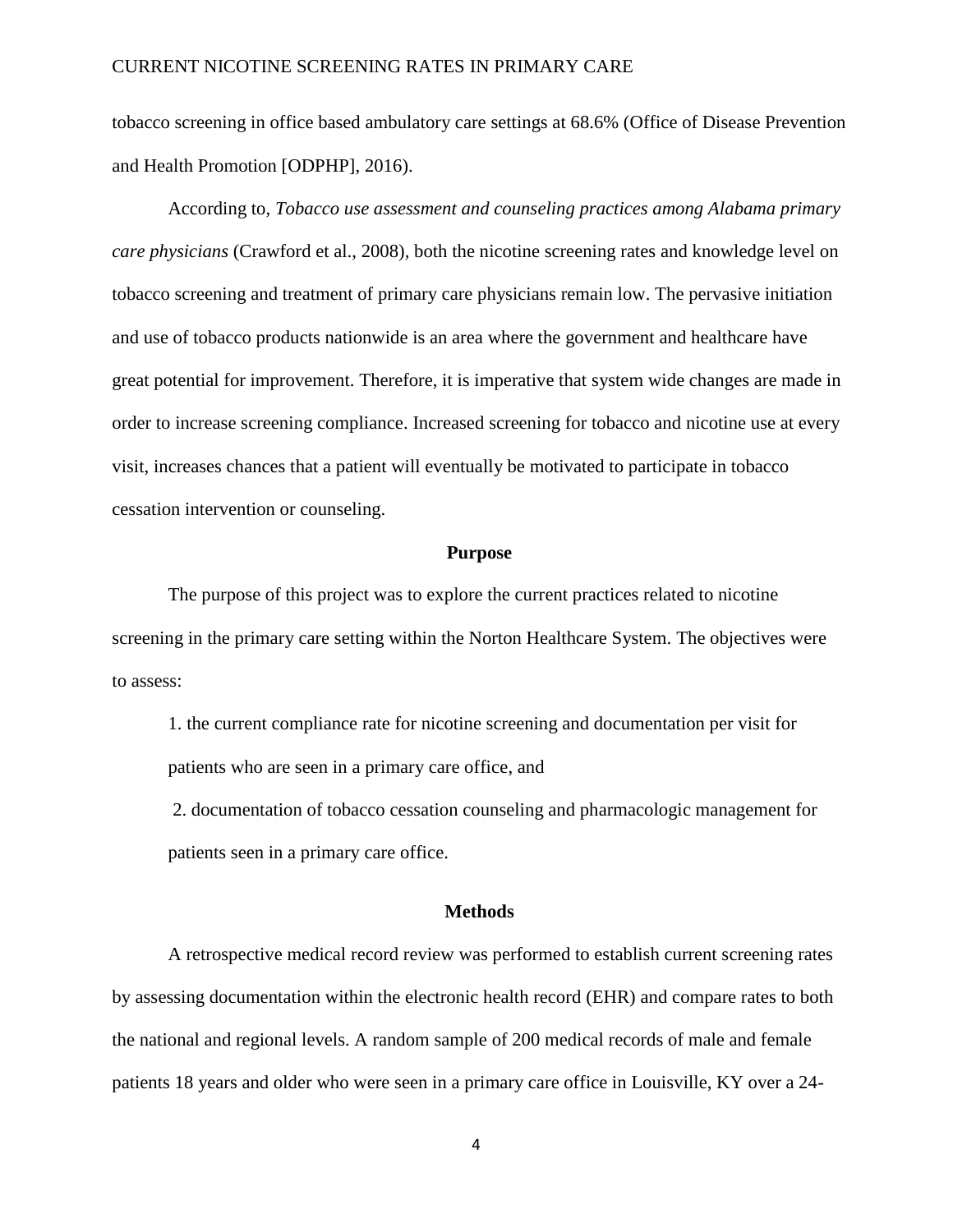month period of time (January 1, 2014 to December 31, 2015) were reviewed. This information was taken from pre-existing patient records from a primary care office within the Norton system. Patient records were de-identified prior to data extraction. Guidelines for the safe and confidential handling of all personal health information (PHI) were established prior to data extraction. A crosswalk table and spread sheet were constructed in order to store and assess the data. Each visit record was treated as a separate encounter and nicotine screening attempt. Records were reviewed for documentation of the following data: demographic information (age, sex, race), current smoking status, whether the patient was screened for nicotine use during their most recent visit which met study criteria, whether tobacco cessation counseling and pharmacologic management for those who smoke was recommended.

#### **Study Permissions**

In order to conduct this project, approval was obtained from both the University of Kentucky Institutional Review Board (IRB) and the Norton Healthcare Office of Research Administration (NHORA). In accordance with the ethical standards of the IRB and NHORA, the rights and welfare of participating subjects was highly regarded. Every attempt was made to secure the confidentiality of patient protected health information.

#### **Sample and Setting**

A random sample of 200 medical records of male and female patients 18 years and older was reviewed over a 24-month period of time (January 1, 2014 to December 31, 2015). This information came from pre-existing patient records from the Fairdale primary care office within the Norton Healthcare system.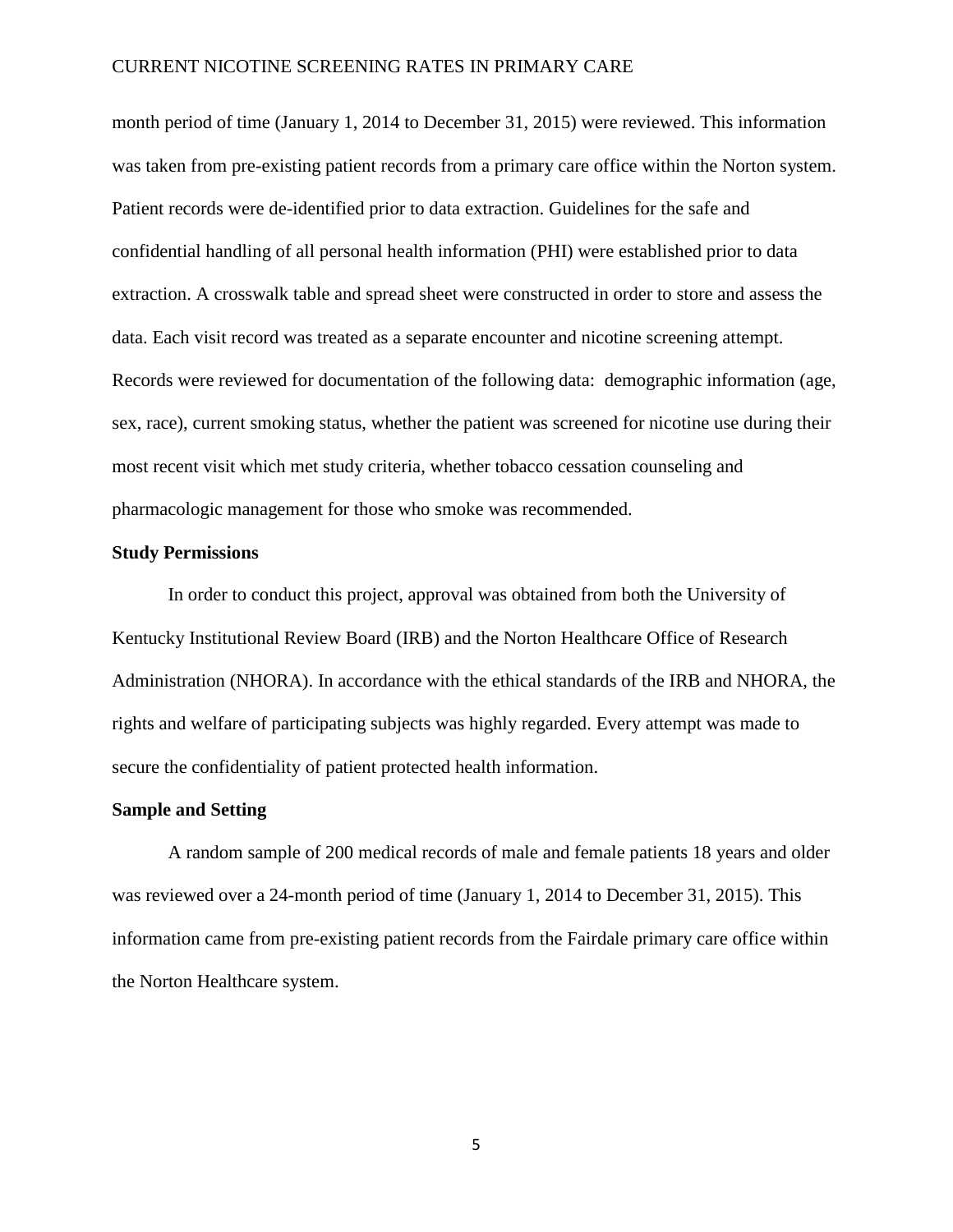### **Inclusion and Exclusion Criteria**

Prior to data collection, inclusion and exclusion criteria were created. Inclusion criteria: 1) Patients 18 years of age or older, 2) Patients were seen within the Norton Healthcare system at the Fairdale primary care office located in Louisville, KY, 3) Patients were seen between January 1, 2014 and December 31, 2015. EHR records which did not meet these criteria were excluded from the study.

### **Data Collection**

The Research Randomizer (2013) computer program was used to randomly select medical record numbers to be selected. No patient identifying data was collected. Each patient record was accessed by the PI through EPIC which is an electronic, secure, encrypted, firewall protected electronic medical record system at Norton Health Care. During data collection, patient records were accessed using the Norton medical record number. Next, records were assigned a unique study number. Data was abstracted from the record and transferred to an electronic spread sheet. The data on the spread sheet was linked only to the patient's unique study number. A cross-walk table was developed with the patient's unique study number linked to the medical record number. The crosswalk table and the spread sheet were stored in separate files on the PI's identity authenticated secure firewall protected research folder at Norton Healthcare.

#### **Data Analysis**

Data analysis was performed using SPSS version 22. Demographic data was analyzed using descriptive statistics in the form of frequency tables, means, percentages, and standard deviations. Parametric testing in the form of independent sample t-tests were used to compare the means of continuous variables within the data. Categorical variables were analyzed using crosstabulation and the chi-squared test for independent samples.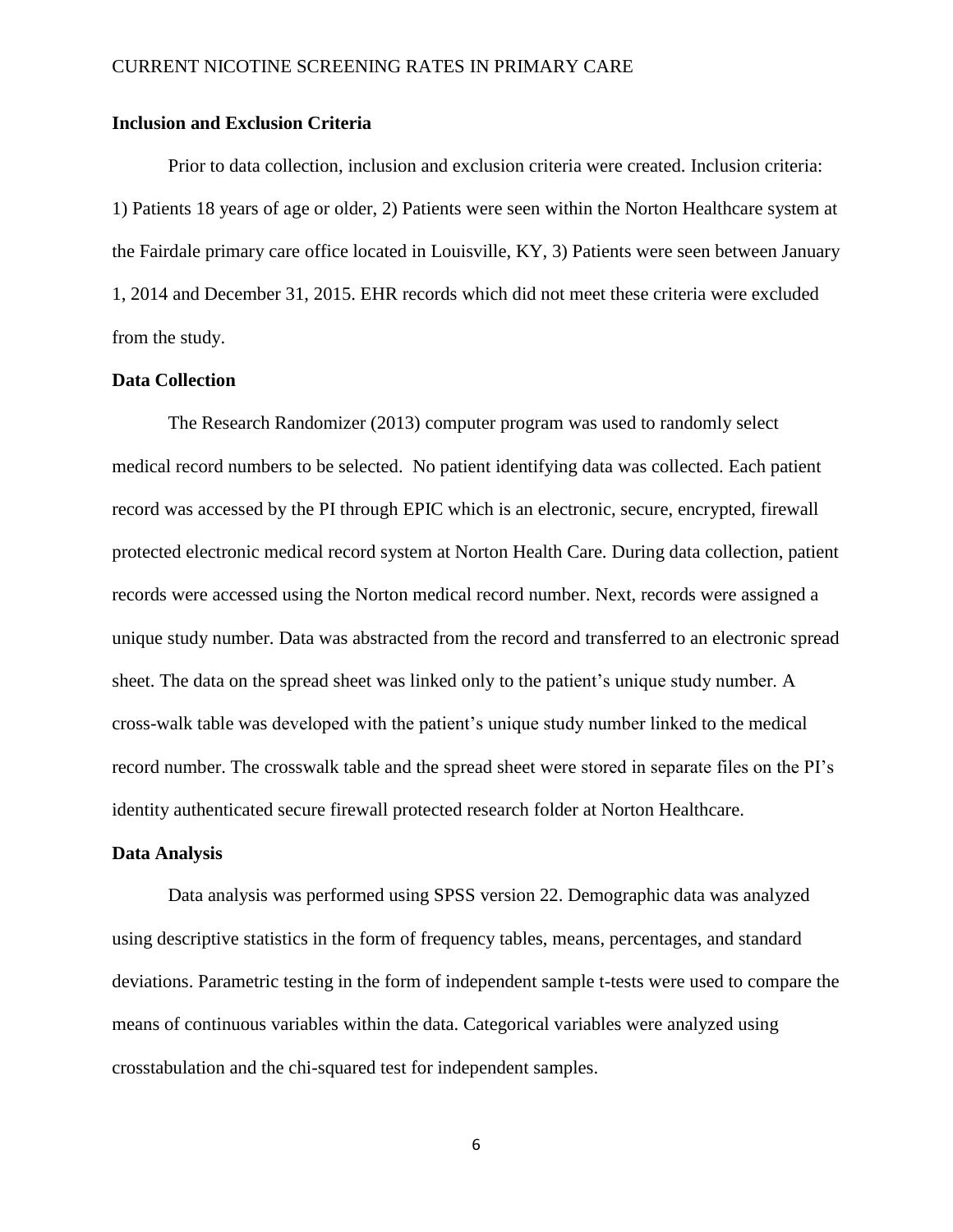#### **Results**

### **Sample characteristics**

In order to quantify the demographic findings of the project descriptive statistics were used to analyze the 200 randomized charts. Of those 200 charts 89 (44.5%) were male, while 111 (55.5%) were female. Racially the sample was fairly homogenous. Of those analyzed 155 (77.5%) were Caucasian, and 21 (10.5%) were African American. Because the Asian, Hispanic, and Other categories were relatively small they were combined into a category titled 'Other'. The analyzed sample had a median age of 48.7 years and a range of 18 to 95 years of age (see Table 1).

The sample was also analyzed according to smoking status. All charts were examined for information regarding whether or not the patient was a current or former user of either tobacco or smokeless tobacco or both. No charts were found to have evidence of smokeless tobacco products, so this category was excluded from analysis. This left 4 categories for analysis: current smokers 64 (32%), former smokers 45 (22.5%), never used tobacco products 76 (38%), and unknown tobacco use history 15 (7.5%).

#### **Patient screening and recommendation of interventions**

Data analysis showed that both screening and intervention recommendation rates were low overall. The rate for nicotine screening across all smoking status categories was 35%. However, the rate of screening was only 37.1% for current smokers (See figure 1). Only 12.7% of those smokers who were screened, were offered an intervention or smoking cessation counseling (see Table 2). To receive credit for providing counseling the provider had to document that education was provided or some form of counseling was prescribed. Pharmacologic interventions included the prescription of Wellbutrin, Chantix, and nicotine patches for tobacco cessation assistance.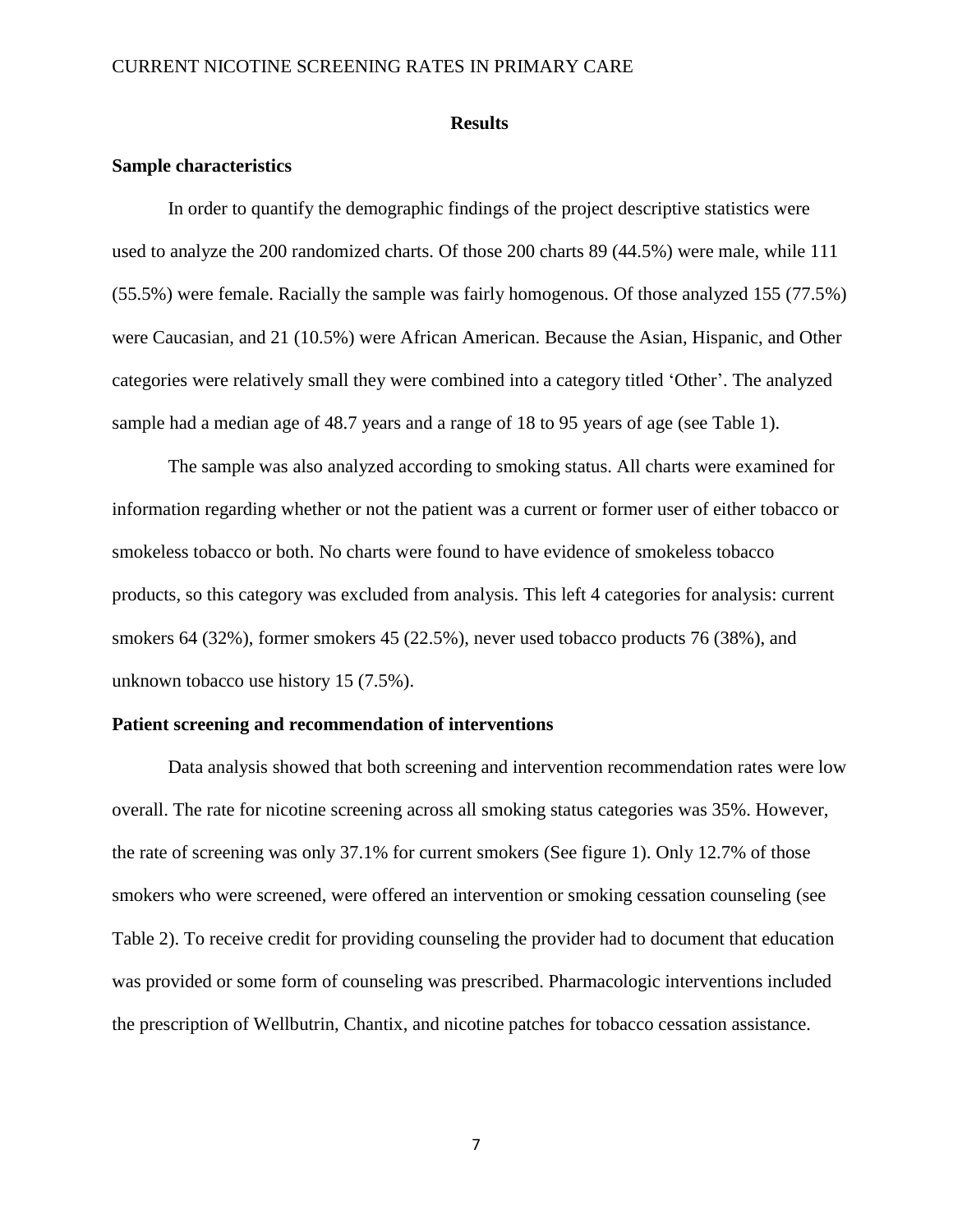Other interventions prescribed included online or in person classes focusing on tobacco cessation strategies

### **Discussion**

As demonstrated by the results of the data analysis primary care providers are not screening patients for tobacco use at every visit. The current rate of screening in this primary care setting was 35% for all patients regardless of current smoking status. National guidelines place the goal for tobacco screening in office based ambulatory care settings at 68.6% (ODPHP, 2016). This research demonstrates that there is a need in primary care to improve procedures related to nicotine screening in order to meet national target goals related to tobacco screening.

### **Limitations**

A number of limitations were identified throughout the course of the project. The first limitation was the relatively small sample size (n=200). By reviewing only 200 randomized charts, it is difficult to generalize the project's findings to all primary care providers within the Norton Healthcare system. In addition to this finding, the data was limited to one primary care office within the Norton Healthcare system. This fact combined with the fact that the sample was racially homogenous limits the generalizability of the findings. By having a larger and more diverse patient sample that was procured from more than one primary care office, the project may have provided better observations about nicotine screening practices in primary care.

Another project limitation was the study's design. There are many inherent limitations to performing a retrospective chart review. Because the data comes from pre-existing patient records, it cannot be reviewed for accuracy. And because one cannot discuss the charted information with the provider it must be concluded that a patient was not screened for tobacco use if it is not charted against in the EHR. Because of these elements, inaccuracies may lead to false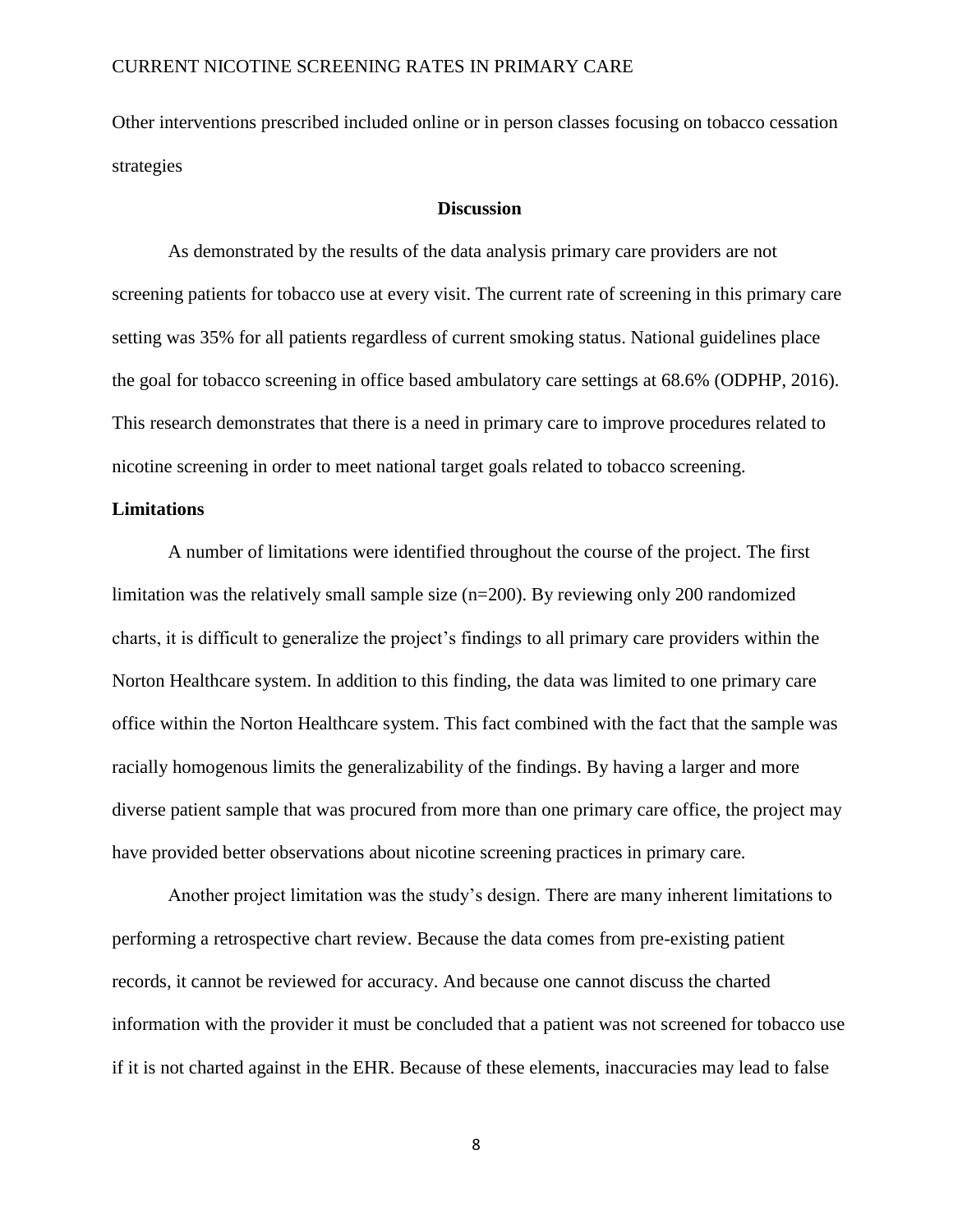negative conclusions. The study was able to highlight gaps in provider screening compliance, but was unable to pinpoint why they occurred.

### **Implications for practice**

This project was effective in demonstrating a deficiency in the current screening practices. However, the results of this project show that further research is needed to understand the barriers to overall poor tobacco screening compliance in primary care. Further study must employ strategies that allow for a greater generalization of the findings. Also, a study design that allows for provider feedback into the reasons for low provider compliance would be beneficial.

Currently there is not an area within the EHR where a provider can document tobacco cessation interventions or counseling without having to write a narrative note within the overall provider note. This may lead providers to discuss these elements with patients, but neglect to chart it within the EHR. Additionally, tobacco and nicotine screening can be charted during the visit, but does not require the provider to update this information at each visit. Efforts should be focused on developing easily accessible documentation strategies for tobacco and nicotine screening.

### **Conclusion**

The destructive effects of tobacco are well understood by both patients and healthcare providers. Despite this fact, it is essential that providers within primary comply with screening and treating nicotine abuse. Primary care providers are in a prime position to screen for and treat nicotine abuse because of the rapport and familiarity that exists between patients and their family healthcare provider. This point of care is the most important in terms of educating, evaluating, and treating patients who use tobacco. Therefore, it is imperative that system wide changes are made in order to increase screening compliance. Increased screening for tobacco and nicotine use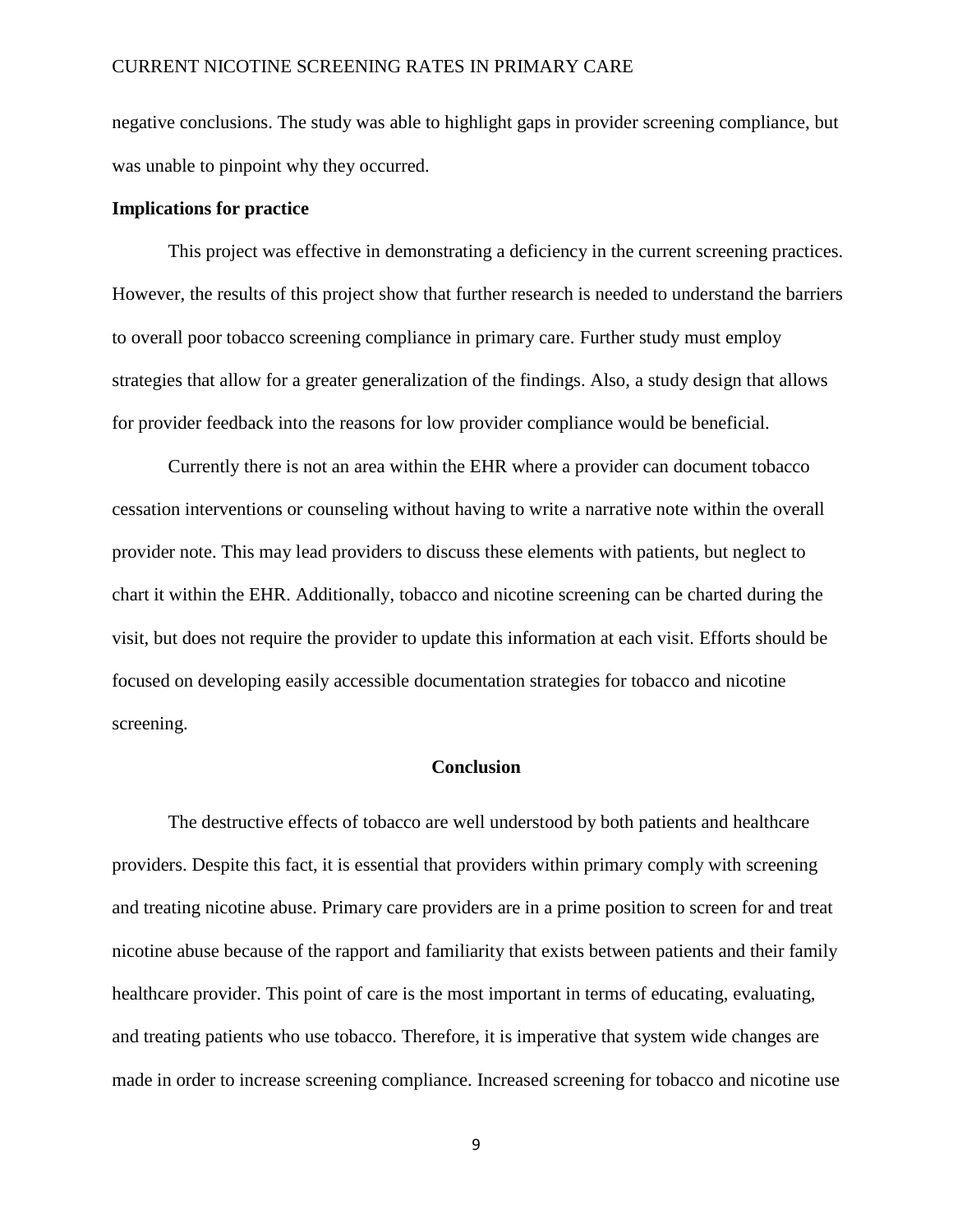at every visit, increases chances that a patient will eventually be inclined to participate in tobacco cessation intervention or counseling.

This project highlights the disparity between national goals for nicotine screening and current nicotine screening rates within primary care. This project demonstrates a need for not only better nicotine screening practices, but better provider documentation compliance within primary care. Patients should be screened for nicotine use at every patient encounter despite previous nicotine screening status in order to optimize healthcare outcomes and practices. Improvements may be gained for both tobacco users as well as healthcare organizations.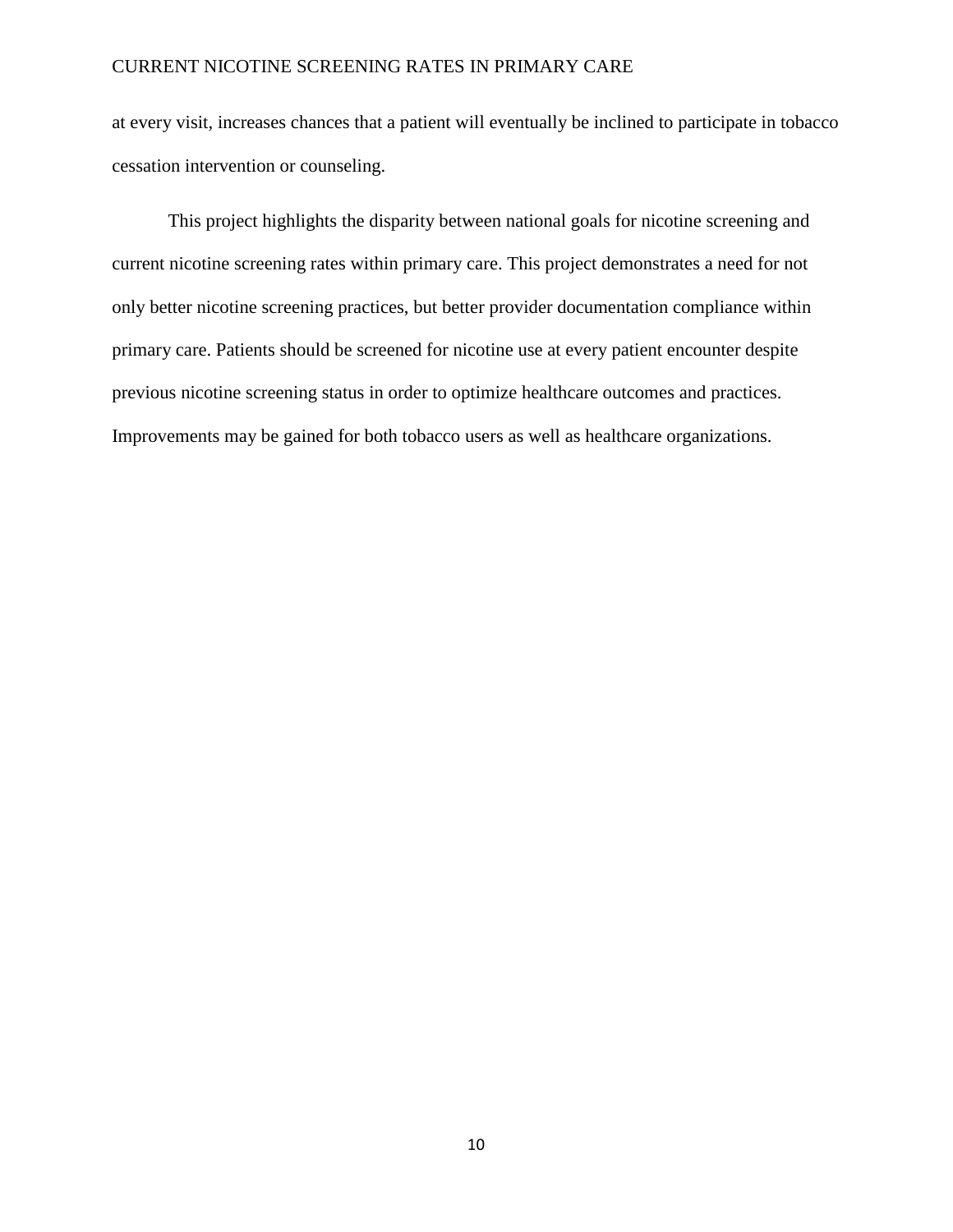#### References

- Centers for Disease Control. (2012). Preventing Tobacco Use Among Youth and Young Adults: A Report of the Surgeon General-Executive Summary. Available: http://www.surgeongeneral.gov/library/reports/preventing-youth-tobacco-use/execsummary.pdf. Accessed March 22, 2016.
- Centers for Disease Control. (2014). Secondhand Smoke (SHS) Facts. Available: http://www.cdc.gov/tobacco/data\_statistics/fact\_sheets/secondhand\_smoke/general\_facts/ Accessed March 11, 2016.
- Crawford, M., Woodby, L., Russell, T., Turner, T., Hardin, M., & Harrington, M. (2015). Tobacco use assessment and counselling practices among Alabama primary care physicians. *Quality in Primary Care, 13*, 163-170. Retrieved November 29, 2015, from CINAHL.
- Fiore, M.C., Jaen, C.R., Baker, T.B., et Al. (2008). Clinical practice guideline: Treating tobacco use and dependence—2008 update. Rockville, MD: US Department of Health and Human Services.
- Kentucky LEADS Mission Statement. (n.d.). Retrieved February 22, 2016, from https://www.kentuckyleads.org/about/
- Office of Disease Prevention and Health Promotion (ODPHP). (2016). Healthy People 2020 Tobacco use Objectives. Available: https://www.healthypeople.gov/2020/topicsobjectives/topic/tobacco-use/objectives. Accessed November 20, 2016.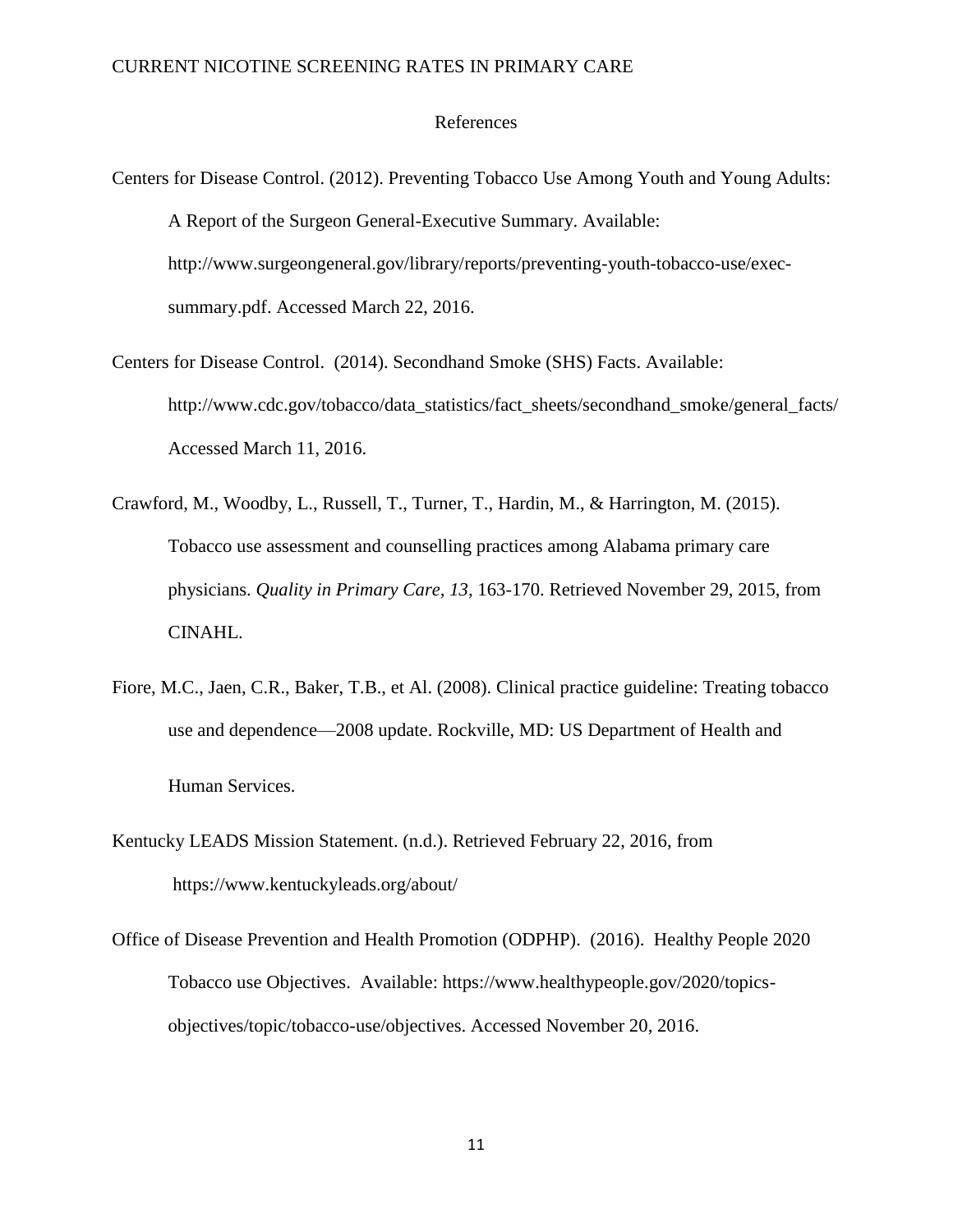- U.S. Department of Health and Human Services (DHHS). (2014). Healthy People 2020 Tobacco use Objectives. Available: https://www.healthypeople.gov/2020/topicsobjectives/topic/tobacco-use/objectives. Accessed March 22, 2016.
- U.S. Department of Health and Human Services (DHHS). (2014). The Health Consequences of Smoking-50 Years of Progress: A Report of the Surgeon General. Available: http://www.surgeongeneral.gov/library/reports/50-years-of-progress/full-report.pdf. Accessed March 22, 2016.
- Urbaniak, G. C., & Plous, S. (2013) Research Randomizer (Version 4.0) [Computer Software]. Retrieved on October, 26, 2016 from http://www.randomizer.org/.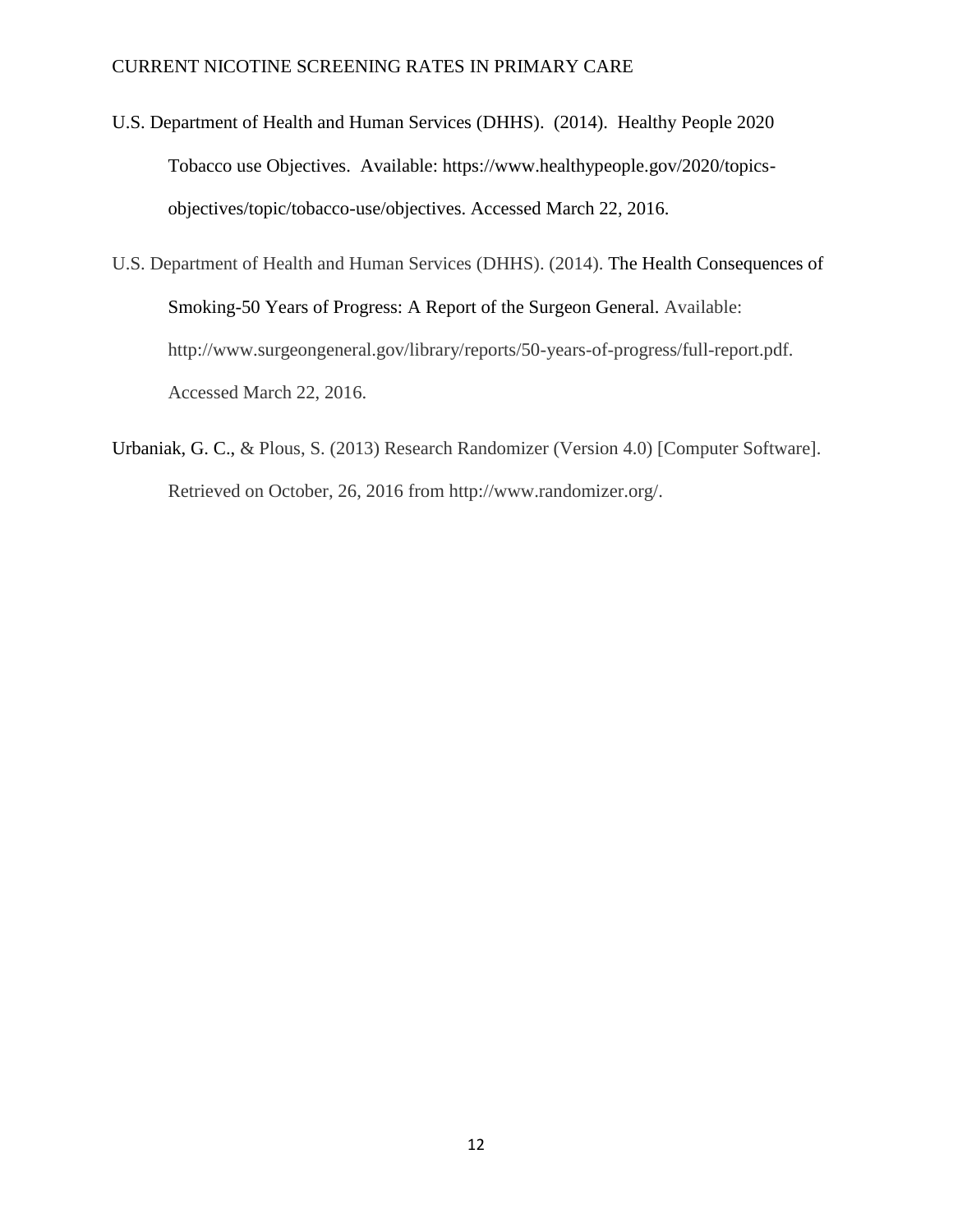Table 1.

*Demographic summary of the sample* (*N* = 200)

|                                  | <i>Mean</i> ( <i>SD</i> ) or $n$ (%) |  |  |
|----------------------------------|--------------------------------------|--|--|
| Age                              | 48.7(16.8)                           |  |  |
| Gender                           |                                      |  |  |
| Male                             | 89 (44.5%)                           |  |  |
| Female                           | 111 (55.5%)                          |  |  |
| Race                             |                                      |  |  |
| White                            | 155 (77.5%)                          |  |  |
| African American                 | 21 (10.5%)                           |  |  |
| Other                            | 24 (12%)                             |  |  |
| <b>Personal Smoking Status</b>   |                                      |  |  |
| Current                          | 64 (32%)                             |  |  |
| Former                           | 45 (22.5%)                           |  |  |
| Never                            | 76 (38%)                             |  |  |
| Unknown                          | 15 (7.5%)                            |  |  |
| <b>MyChart Enrollment Status</b> |                                      |  |  |
| Enrolled/Active                  | 85 (42.5%)                           |  |  |
| Not Enrolled/Inactive            | 115 (57.5%)                          |  |  |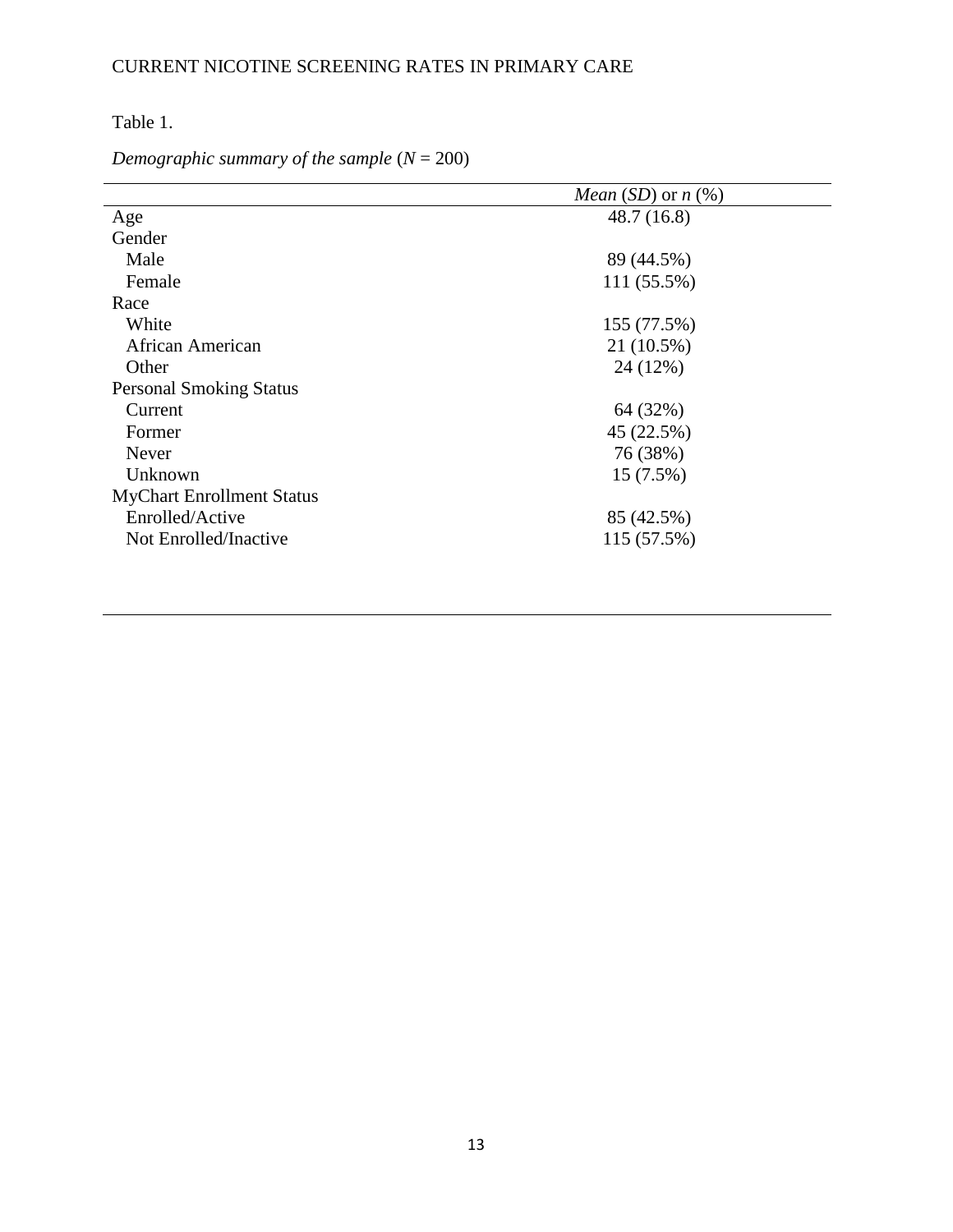# Table 2.

*Summary of screening and intervention recommendation rates recorded at visit of interest* (*N* = 200)

|                                 | n(%        |
|---------------------------------|------------|
| <b>Screening Status</b>         | $N=200$    |
| Yes                             | 70 (35%)   |
| N <sub>o</sub>                  | 130 (65%)  |
| <b>Intervention Recommended</b> | $n=69$     |
| Yes                             | 10(12.7%)  |
| N <sub>o</sub>                  | 69 (87.3%) |
|                                 |            |